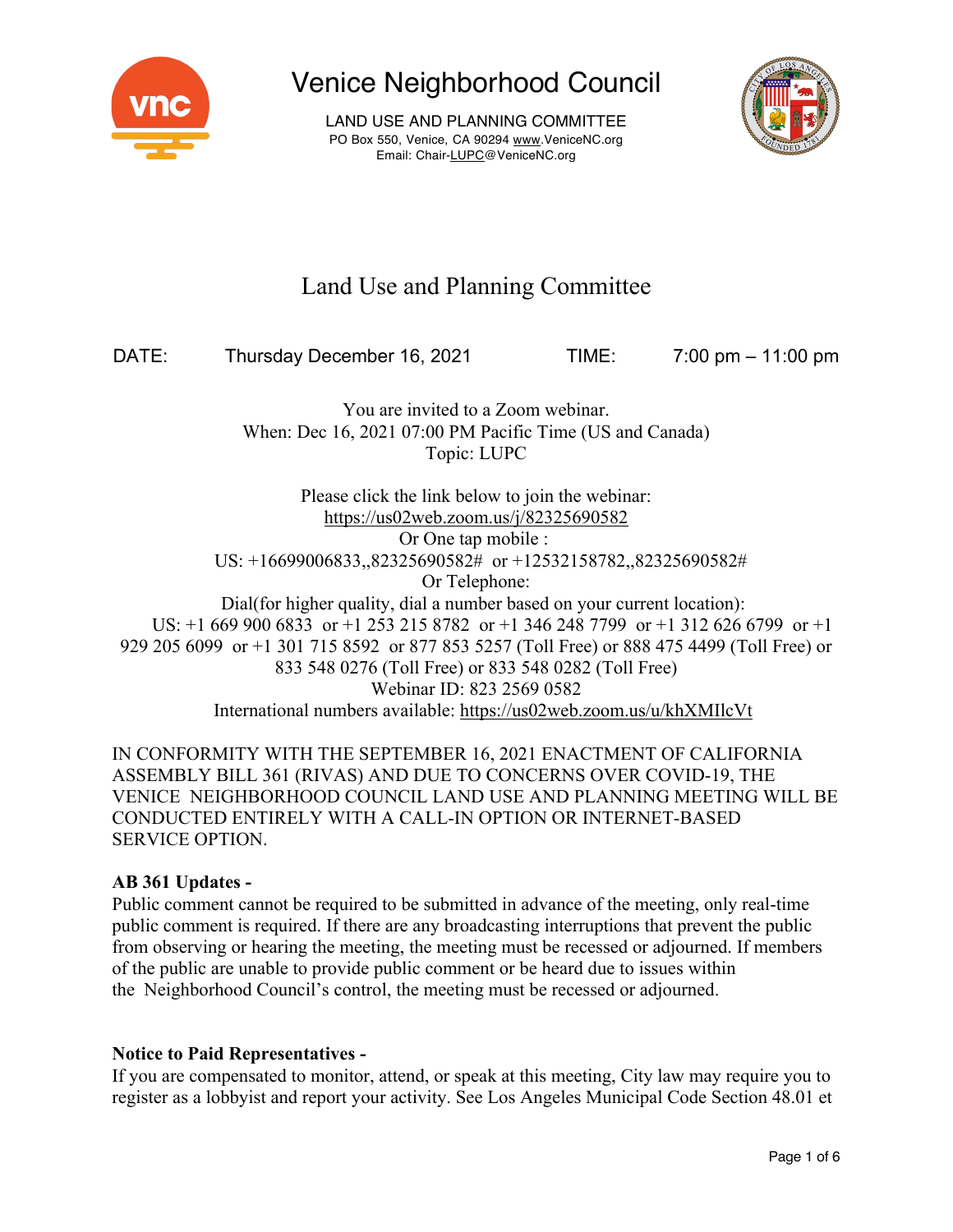LAND USE AND PLANNING COMMITTEE PO Box 550, Venice, CA 90294 www.VeniceNC.org Email: Chair-LUPC@VeniceNC.org

seq. More information is available at ethics.lacity.org/lobbying. For assistance, please contact the Ethics Commission at (213) 978-1960 or ethics.commission@lacity.org

Alternatively, you may submit public comment via email in advance to chair-lupc@venicenc.org and LUPC@venicenc.org

### AGENDA ITEMS

#### 1. Call to Order

#### 2. Roll Call

| Name                 | Present | Name               | Present |
|----------------------|---------|--------------------|---------|
| Alix Gucovsky, Chair |         | Matthew Royce      |         |
| <b>Barry Cassily</b> |         | Chris Plourde      |         |
| Corrine Baginski     |         | Andrew Mika        |         |
| Lauren Siegel        |         | Michael Jensen     |         |
|                      |         | Mehrnoosh Mojalali |         |

3. Approval of Minutes-- --see draft minutes for November 11 2021, and December 9 2021, at: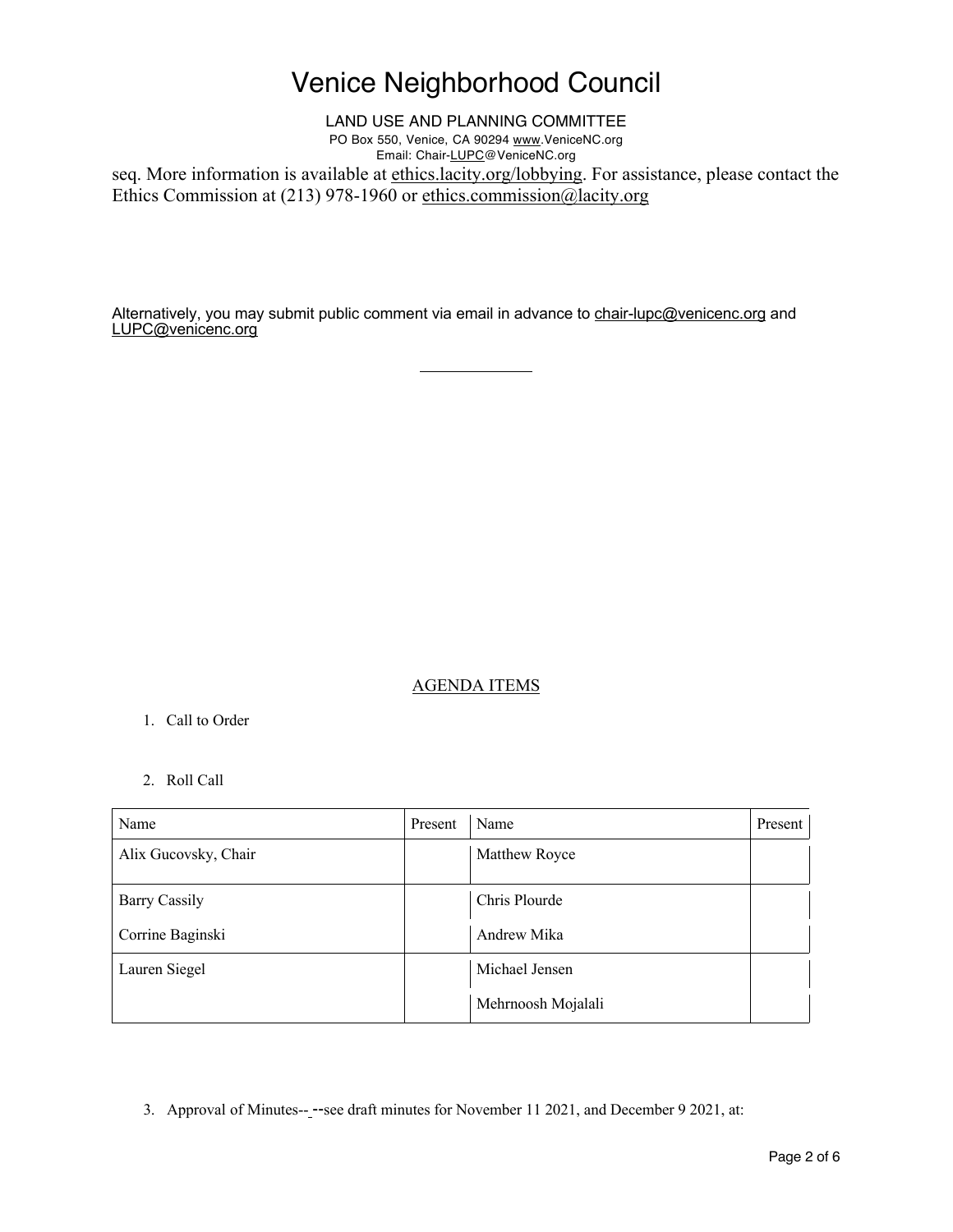LAND USE AND PLANNING COMMITTEE

PO Box 550, Venice, CA 90294 www.VeniceNC.org

Email: Chair-LUPC@VeniceNC.org

http://venicenc.org/land-use-committee.php

- 4. LUPC members to declare any conflicts of interest or ex-parte communications relating to items on this meeting's agenda
- 5. Chair's Report
- 6. General Public Comment on non-agendized items related to Land Use and Planning 15 minutes
- 7. Presentation by USC Architecture students on Oakwood led by Christoper Jantzen

#### 8. STAKEHOLDER MOTIONS

A. Community Impact Statement in Support of Motion Setting Parameters of Development in the City of Los Angeles under SB9 Council File 21-1414 https://cityclerk.lacity.org/lacityclerkconnect/index.cfm?fa=ccfi.viewrecord&cfnumber=21- 1414

Submitted by : Mark Ryavec Venice Stakeholder's Association

Request: The Venice Neighborhood Council hereby submits this Community Impact Statement to the Los Angeles City Council's Planning and Land-Use Committee in Support of the Motion (Koretz/Blumenfield/Raman, below) to set parameters for development in the City of Los Angeles under Senate Bill 9

Submitted Motion PLANNING & LAND USE MANAGEMENT MOTION Senate Bill 9 (SB 9)-was signed into law on September 16, 2021, and will take effect on January 1, 2022. This bill requires local ministerial approval of a housing development of no more than two units in a single-family zone, the subdivision of a parcel zoned for residential use into two parcels (lot split), or both. In accordance with the spirit, intent, and statutory requirements of SB 9, it is important that the City of Los Angeles' memorandum and forthcoming ordinance establish basic precepts applicable to all SB 9 projects, including, but not limited to:

• Objective Zoning/Subdivision/Design Standards. SB9 authorizes the City to impose objective zoning standards, objective subdivision standards, and objective design review standards applicable to structures and parcels created by an urban lot split that do not conflict with this section or preclude the construction of two 800 square foot minimum housing units. Accordingly, all such existing objective City standards shall apply to SB 9 projects, in addition to any additional objective standards that the City may adopt.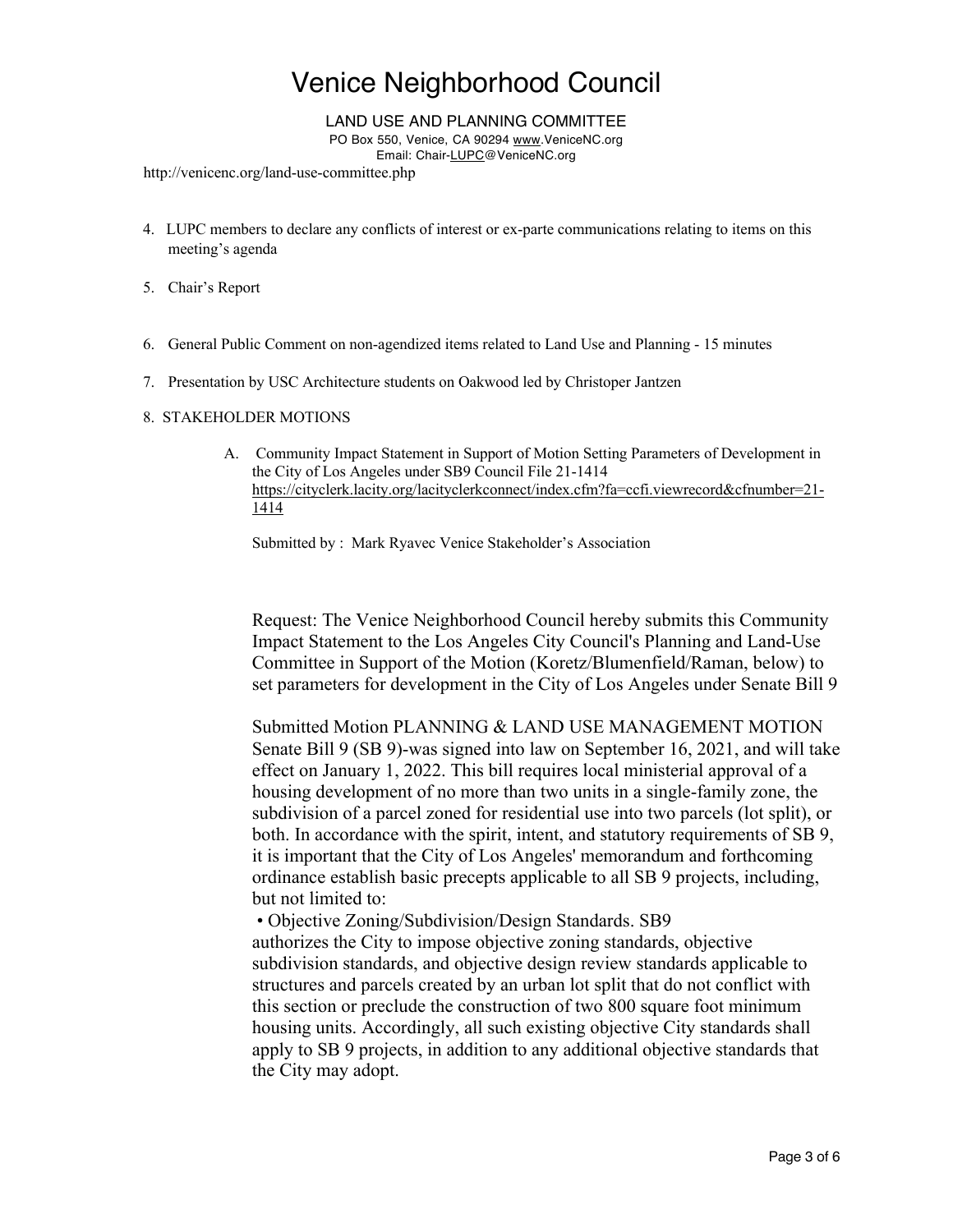LAND USE AND PLANNING COMMITTEE PO Box 550, Venice, CA 90294 www.VeniceNC.org Email: Chair-LUPC@VeniceNC.org

• Maximum of Four Units and Two Lots. SB 9 obligates the City to allow two units per lot, and one lot split, for a total of four units and a total of two lots (parcels). The City is not required and shall not allow any additional units or structures (such as ADUs), nor any further lot splits, on any parcel that has been split once and on which four units have been approved.

• Parking. SB9 allows the City to choose to require parking consistent with the terms of SB9. Accordingly, the City shall require off-street parking of one space per unit, unless the parcel is located within one-half mile walking distance of either a high-quality transit corridor, as defined in subdivision (b) of Section 21155 of the Public Resources Code, or a major transit stop, as defined in Section 21064.3 of the Public Resources Code or there is a car share vehicle located within one block of the parcel.

• Setbacks. SB 9 allows the City to choose to require setbacks consistent with the terms of SB9. Accordingly, the City shall require setbacks of up to four feet from the side and rea~ . let lines in all SB 9 projects and circumstances that are not expressly e~empted from such a requirement by SB9.

• Applicant Residency. SB9 requires every applicant to provide an affidavit confirming that the applicant intends to reside in one of the SB9 units for three years, unless the applicant is a .community land trust or a qualified'· nonprofit :developer. To fulfill this obligation, the City shall require the applicant to sign and record an affidavit placing a covenant that will run with the land to confirm that the applicant intends to reside in one of the SB 9 units for three years from the City's grant of the application where a unit already exists, or, if no unit then exists, for three years from the City's issuance ·of the unit's Certificate of Occupancy.

• Exemptions. SB 9 exempts sites designated or listed as a city or county landmark or historic property or district pursuant to a city or county ordinance and retains the protections of the California Coastal Act. Additionally, there should be a consideration for sensitive areas such as hillside areas with substandard streets, wildlife corridors, habitat blocks, natural resource protection plans, and very high fire severity zones.

• Unavoidable Adverse Impacts. SB9 authorizes the City to deny a project upon written findings, based on a preponderance of the evidence, that the project will have a specific, adverse impact upon public health and safety or the physical environment for which there is no feasible method to mitigate or avoid, and may deny a project if an unavoidable adverse impact is identified. I THEREFORE MOVE that the City Council instruct the Planning

Department and Department of Building and Safety, with assistance from the City Attorney and members of the subdivision committee, to prepare a memorandum prior to December 31, 2021, that shall be used by all Departments and agencies until such time as a local implementation ordinance is adopted inclusive of the above-mentioned precepts;

I FURTHER MOVE that the City Council instruct the Planning Department, with the assistance of the subdivision committee, to recommend objective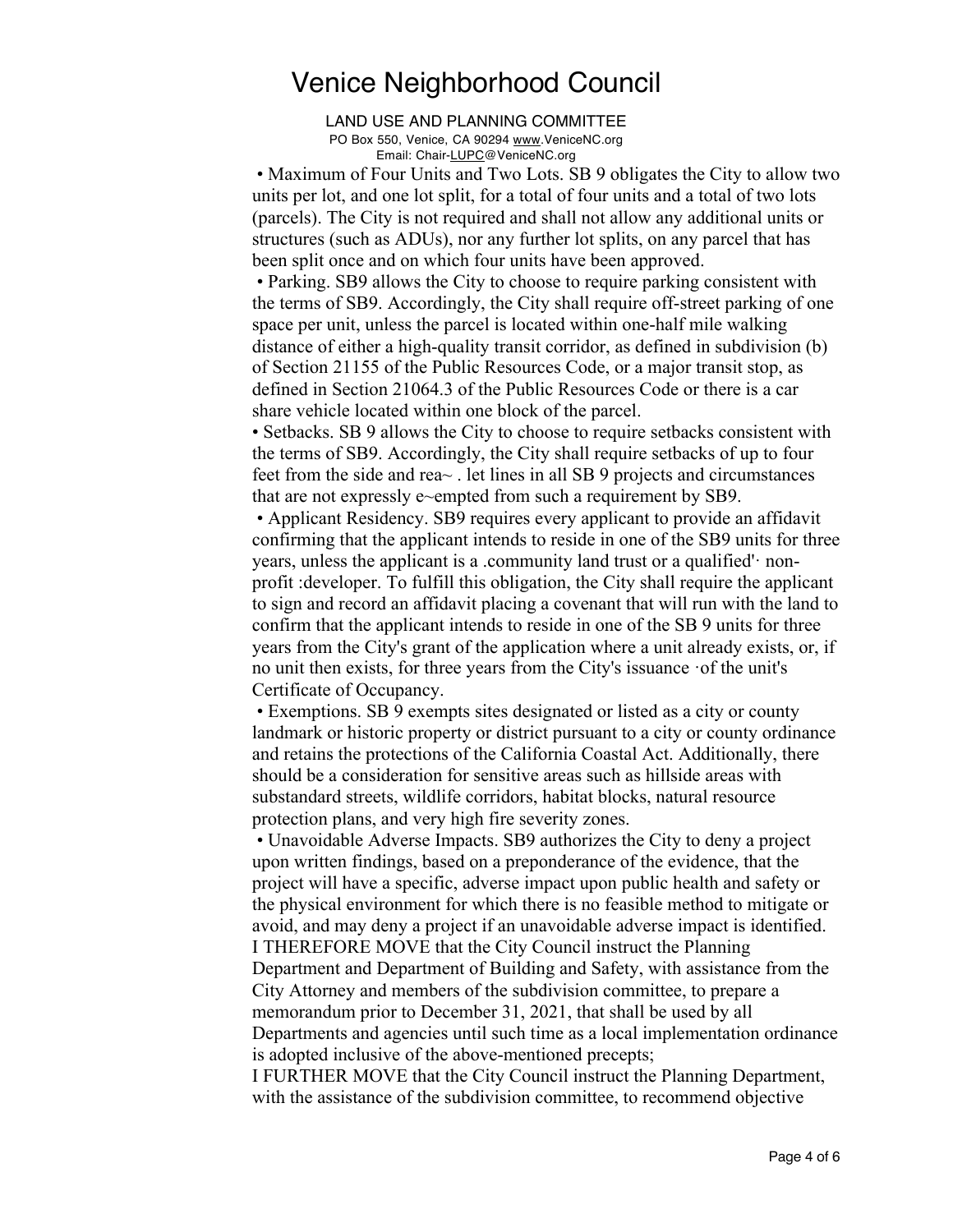LAND USE AND PLANNING COMMITTEE PO Box 550, Venice, CA 90294 www.VeniceNC.org Email: Chair-LUPC@VeniceNC.org

standards for specified geography to maintain unique needs for lot design and midpoint width, parking, limits on total dwelling units on substandard streets, and when the development fails to comply with LAMC  $12.21-C1(g)$ .

I FURTHER MOVE that the City Council instruct the Planning Department, as part of SB9 implementation, to develop recommendations on changes in grade, adjustments to building pads, hauling, private streets providing frontage and access for parcels other than those created by lot splits, and the removal of protected and desirable trees without replacement;

I FURTHER MOVE that the City Council instruct the Planning Department to prepare a report to clarify exemptions for high-fire hazard severity zones, protected species' habitats, horse keeping, substandard roadways, and/or other geographic areas as determined for which the implementation of SB 9 would result in a specific, adverse impact; and

I FURTHER MOVE that the City Council instruct the Planning Department, with the assistance of the City Attorney and the Department of Building and Safety, to begin developing a work program for the preparation of the implementation ordinance for SB 9

https://www.venicenc.org/ncfiles/viewCommitteeFile/26173

Public Comment and Possible Motion:

9. Meeting Adjourned

**BOARD MEETINGS: The Venice Neighborhood Council holds its regular meetings on the third Tuesday of the month and may also call any additional required special meetings in accordance with its Bylaws and the Brown Act. All are welcome to attend.** 

**TRANSLATION Services: Si requiere servicios de traducción, favor de notificar a la oficina 3 días de trabajo (72 horas) antes del evento. Si necesita asistencia con esta notificación, por favor llame a nuestra oficina 213.473.5391.** 

**PUBLIC ACCESS OF RECORDS:** *In compliance with Government Code section 54957.5* **the agenda and** *non-exempt writings that are distributed to a majority or all of the board members in advance of* **regular and special meetings** *may be viewed* **at Beyond Baroque (681 Venice Blvd), the Venice Library (501 S. Venice Blvd), and the VNC website (http://www.venicenc.org),** *or at the scheduled meeting. For a copy of any record related to an item on the agenda, please contact communications@venicenc.org. You can also receive our agendas via email by subscribing to L.A. City's Early Notification System at: www.lacity.org/yourgovernment/government-information/subscribe-meetings-agendas-and-documents/neighborhood* 

**PUBLIC INPUT AT NEIGHBORHOOD COUNCIL MEETINGS: The public is requested to fill out a "Speaker Card" to address the VNC Land Use & Planning Committee on any agenda item before it takes action on an item. Comments from the public on agenda items will be heard only when the respective item is being considered. Comments from the public on other matters not appearing on the agenda that are within the Neighborhood Council jurisdiction will be heard during the General Public Comment period. Please note that under the Brown Act, the Neighborhood Council is prevented from acting on a matter that you bring to its attention during the General Public Comment period; however, the issue raised by a member of the public may become the subject of a future Neighborhood Council meeting. Public comment is limited to 1 minute per speaker, unless adjusted by the presiding officer.** 

**POSTING:** *In compliance with Government Code section 54957.5, non-exempt writings that are distributed to a majority or all of the board members in advance of a meeting may be viewed at Beyond Baroque, 681 Venice Blvd; Venice Public Library, 501 S. Venice*